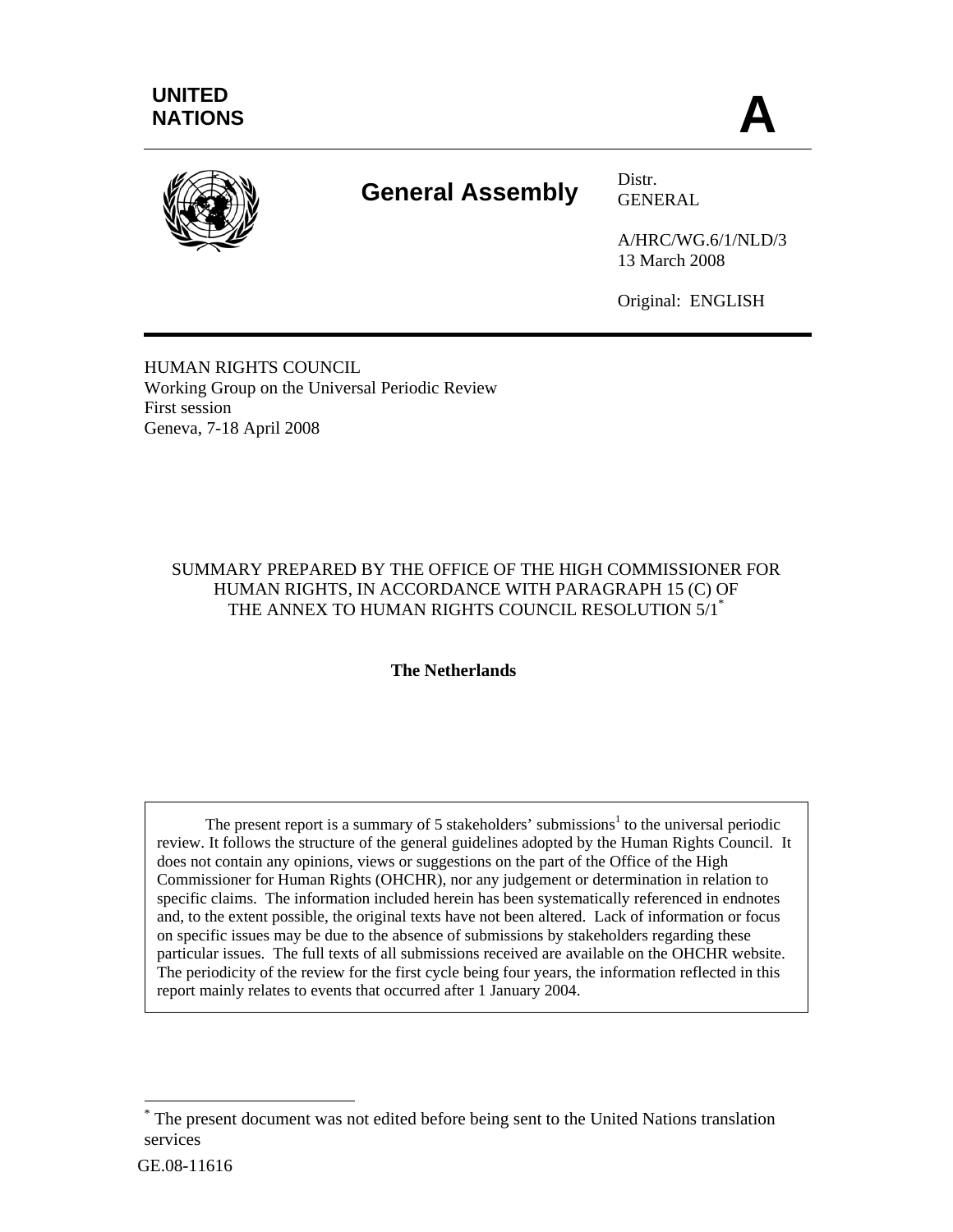#### **I. BACKGROUND AND FRAMEWORK**

#### **A. Scope of international obligations**

1. Amnesty International (AI) recommended that the Netherlands ratify the Optional Protocol to the Convention against Torture and other Cruel, Inhuman or Degrading Treatment or Punishment; the Optional Protocol to the Convention on the Rights of the Child, on children in armed conflict, and the Convention on the Rights of Persons with Disabilities; and should sign and ratify the International Convention for Protection of All Persons from Enforced Disappearance and the International Convention on the Rights of All Migrant Workers and Members of their Families.<sup>2</sup> With regard to the ratification and implementation of the Convention on the Rights of Persons with Disabilities and its Optional Protocol, DNGOs (in a joint submission from 13 Dutch NGOs: Dutch section of the International Commission of Jurists, Art. 1, Netwerk VN-vrouwenverdrag / Dutch CEDAW-Network, Johannes Wier Stichting, Aim for Human Rights, E-Quality, MOVISIE, International Information Centre and Archives for the Women's Movement, Justice and Peace Netherlands, Defence for Children International Nederland, Stichting Buitenlandse Partner, Vereniging voor Vrouw en Recht Clara Wichmann, Stichting Landelijk Ongedocumenteerden Steunpunt / Stichting LOS joint submission) noted that so far the Dutch Government has only signed the Convention, not the Optional Protocol. Concrete steps to ratify the Convention have not been announced and it is doubtful if the Convention will be directly applicable. This weakens the status of the UN-conventions in Dutch law considerably and is a significant barrier to the implementation of human rights in the Netherlands and in the foreign policy of the Netherlands.<sup>3</sup>

2. Further, as reported by DNGOs, in the concluding observations on the third periodic report submitted by the Netherlands to the Committee on Economic, Social and Cultural Rights (CESCR), the Committee encouraged: "the State party to consider giving its support to the process of discussion and future adoption of the Covenant's Optional Protocol on an individual communications procedure." DNGOs noted that while the Netherlands recognised the universality and indivisibility of all human rights in its internal and foreign policies, the position of the State regarding economic, social and cultural rights impeded the effective implementation of these rights. Involvement in the development of the Optional Protocol, as well as support for the Optional Protocol could only be constructive and effective when the Netherlands recognised the direct applicability of rights under the Convention.<sup>4</sup>

3. DNGOs expressed concern about the growing trend of lack of constructive support of the Government for new standards in the field of human rights. Even when the gaps in the framework for protection against enforced disappearances were made obvious in the report by the independent expert on the issue (Professor Manfred Nowak) and the decision of the Human Rights Commission was made to engage into the drafting of a text, the Netherlands maintained a rather passive attitude. The Dutch delegation disappointed associations of families of the disappeared, human rights NGOs and the few pro-active country delegations by favouring the option of an optional protocol to be monitored by an existing body rather than an autonomous convention with a new monitoring body. Though the Netherlands joined the consensus and co-sponsored the General Assembly resolution adopting the Convention Against Enforced Disappearances in December 2006, it was absent from the first group of 57 countries that signed the new convention in February 2007. While the number of signatories has grown to 71 of which 16 are Member States of the European Union, the Netherlands still has not done so. Steps towards signature and later ratification seemed to be slow, this despite repeated public promises to sign at short notice.<sup>5</sup>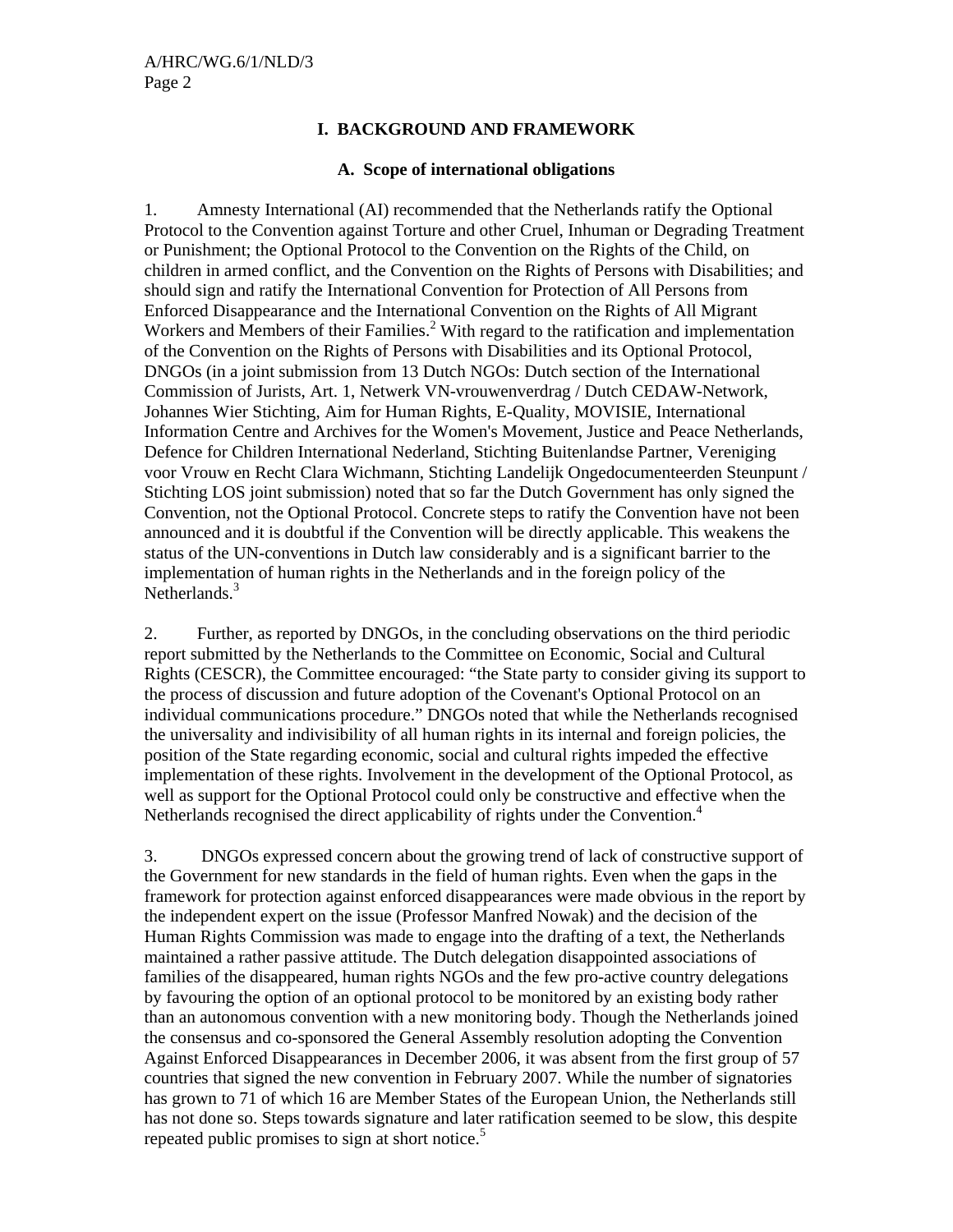4. DNGOs expressed deep concern about the status of UN-conventions within the Dutch legal order. The Dutch Government has stated at several occasions now that it did not consider all substantive provisions of UN-human rights instrument directly applicable within the Dutch legal order.<sup>6</sup>

5. According to DNGOs, the Netherlands refused to take responsibility for the implementation of the UN Human Rights conventions in all parts of the Kingdom of the Netherlands. It did not include information on Aruba and the Netherlands Antilles in its periodic reports.<sup>7</sup>

## **B. Constitutional and legislative framework**

6. In its third Report on the Netherlands, the European Commission against Racism and Intolerance (ECRI) welcomed that criminal, civil and administrative law provisions against racism and racial discrimination have been fine-tuned, as reflected in the increased sentences established in 2004 for the systematic commission of certain racist offences.<sup>8</sup> At the time of writing, the Netherlands has not yet provided a response to the ECRI Report.

7. While DNGOs were aware of the great potential of mainstreaming of human rights when it is fully implemented, they were concerned that the discourse on mainstreaming has not led to more effective consideration of human rights in practice. DNGOs considered mainstreaming of human rights only effective when there were processes that structurally provided for systematic integration of human rights in policies and legislation. DNGOs noted with concern that international human rights law was rarely taken as a touchstone for policies and legislation in the Netherlands. DNGOs believed that the effect of the latter on human rights needed to be considered in the formulation and implementation of policies and legislation.<sup>9</sup>

## **C. Institutional and human rights structure**

8. ECRI stressed that work is underway for the establishment of a network of professional local antidiscrimination bureaus throughout the country, with the aim of improving the protection provided to victims of racism and racial discrimination and the monitoring of these phenomena. In parallel, efforts have been intensified to record and counter these phenomena within the criminal justice system, notably the Public Prosecutor Service, but also the police, which has been assisted since 2002 by an internal National Bureau on Discrimination Issues.10

9. DNGOs highlighted the Netherlands' unwillingness to establish a National Institute for Human Rights. $^{11}$ 

## **II. PROMOTION AND PROTECTION OF HUMAN RIGHTS ON THE GROUND**

## **A. Cooperation with human rights mechanisms**

10. AI noted with concern delays on the part of the Netherlands in submitting periodic reports to the Committee on Economic, Social and Cultural Rights, the Committee on the Elimination of All Forms of Racial Discrimination and the Committee on the Rights of the Child. AI also noted the commitment by the Government of the Netherlands, in correspondence with AI in October 2007, to submit overdue reports "as soon as possible". AI considered that such delays hinder the monitoring of human rights obligations in the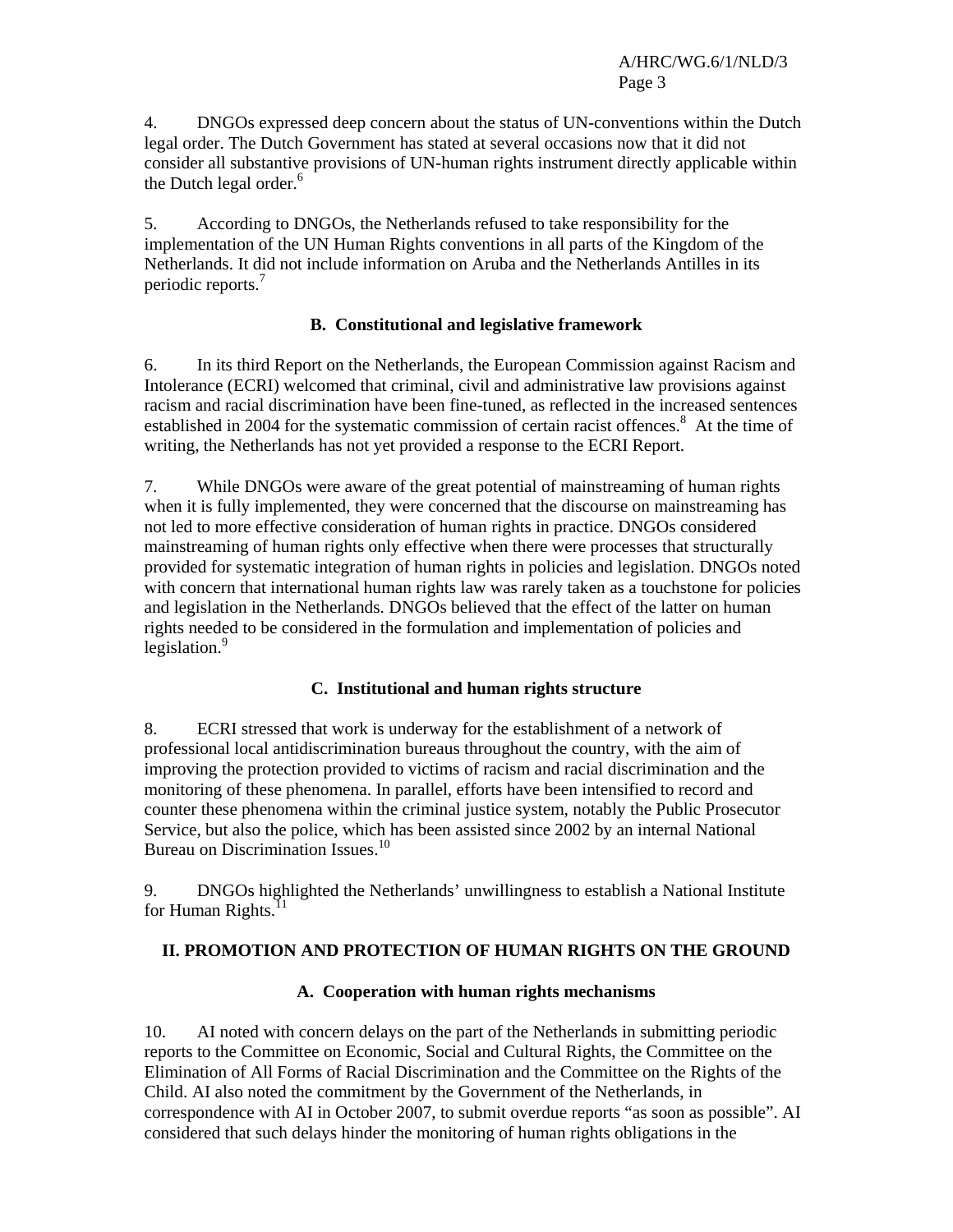Netherlands, and recommends that the Government should submit all overdue reports without further delay, and should submit future reports in a timely manner. The Government of the Netherlands does not systematically include in its reports to Treaty Bodies information on the implementation of human rights conventions in the overseas territories of the Kingdom of the Netherlands, namely Aruba and the Netherlands Antilles.<sup>12</sup>

11. DNGOs highlighted that in the last four years reports submitted by the Netherlands to treaty bodies have been noticeably weak in addressing the results of policies in terms of human rights. Much of this was a consequence of a lack of clear human rights objectives when formulating and implementing these policies. In general DNGOs found that, because there is no assessment of the effect of policies on human rights, reports miss much of the level of disaggregation of data needed in order to establish whether the policies affect, or will affect, disproportionally a particular group of people.<sup>13</sup>According to DNGOs, the concluding comments from CEDAW, for example, asked for more data about effects and results, disaggregated by sex and ethnicity. The Government was also requested to provide more information about the position of elderly women and women with disabilities.<sup>14</sup>

12. DNGOs noted that CEDAW committee found a violation of CEDAW by the Dutch Government in its financial support of the protestant political party SGP. The support was found to be illegal by a Dutch court.<sup>15</sup>

#### **B. Implementation of international human rights obligations**

#### **1. Equality and non discrimination**

13. DNGOs were concerned that coordination and effective follow-up and monitoring of the use of the gender mainstreaming strategy in policies and programmes of different departments was not ensured. As reported by DNGOs, CEDAW expressed its concern with regard to this issue in its concluding comments of February 2007. For example, the coordination of emancipation policies used to be a task of the Department for Coordination of Emancipation Policies (DCE). In 2004 this co-ordination task has been abolished. As a result of this for example the mainstreaming of policies on gender-based violence – coordinated by the Ministry of Justice – lead to the fact that the focus was mainly on criminal measures and not on prevention. Violence against women hardly figures in emancipation documents at other ministries and, in such cases, it is limited to women from ethnic minorities. When a policy was gender-mainstreamed, it is important to collect data, disaggregated by sex (and ethnicity, age, and other relevant factors). Only then it is possible to evaluate and monitor the policy and its effect on gender impact, and to acquire information necessary for launching appropriate measures to combat discrimination.<sup>16</sup>

14. Regarding racial discrimination, ECRI noted among other improvements that independent research to monitor racism and racial discrimination nation-wide has been commissioned and will be carried out regularly and that attention has been given to the disadvantaged position of members of ethnic minorities on the labour market. However, it reported that partly as a consequence of a number of national and international events, the tone of Dutch political and public debate around integration and other issues relevant to ethnic minorities has experienced a dramatic deterioration since ECRI's second report in 2001, resulting in a worrying polarisation between majority and minority communities. Controversial policies, sometimes in breach of national and international equality standards have been proposed and, even when finally not adopted, have resulted in stigmatisation of and discrimination against members of minority groups. The Muslim, and notably the Moroccan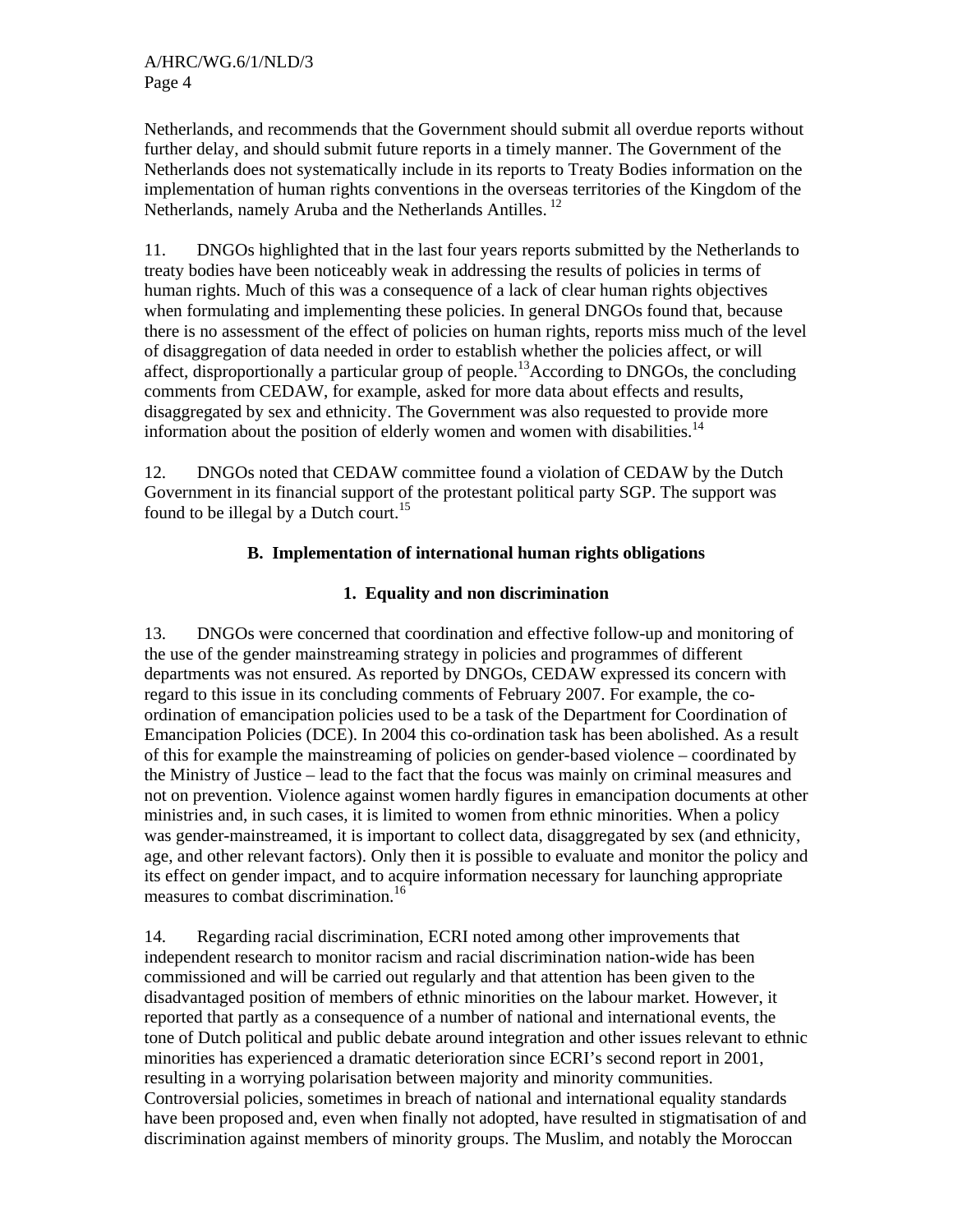and Turkish, communities have been particularly affected by these developments, which have resulted in a substantial increase of Islamophobia in both the political arena and other contexts.While efforts are underway, the criminal justice system, and notably the police, still needed to enhance its role in monitoring and countering racially-motivated offences. ECRI recommended *inter alia* the Dutch authorities to take the lead in promoting a public debate on integration and other issues relevant to ethnic minorities make a wider use of positive measures to redress disadvantage and discrimination experienced by ethnic minority groups in a number of fields, including employment; investigate racial profiling practices; and take a number of measures aimed at countering Islamophobia, antisemitism and racism and racial discrimination towards Antilleans, Roma, Sinti and other groups.<sup>17</sup>

15. According to AI, responsibility for developing and implementing policies against discrimination and racism in the Netherlands has largely been delegated by the national Government to local authorities. Research carried out by AI indicated that fewer than 10 per cent of municipal authorities have addressed discrimination and racism at a local level by adopting general policies or action plans. Fewer than 20 per cent of municipal authorities have developed policies to combat discrimination and racism in specific areas of concern, such as law enforcement, employment or education. The principle of non-discrimination is at the heart of the protection of human rights. AI's research indicated a failure on the part of municipal authorities in the Netherlands to act with due diligence to prevent and combat all forms of discrimination. The national Government in the Netherlands did not systematically monitor and evaluate the implementation of policies which are aimed, at a national and local level, at protecting people from all forms of discrimination. AI considered that the Government of the Netherlands was therefore failing to ensure the implementation of relevant international human rights standards in relation to the prevention of discrimination.<sup>18</sup>

16. DNGOs noted that a large number of Muslims live in the Netherlands and most of them are of non-Dutch origin. Some of the women with Islamic religious convictions wear a headscarf. Some of the men wear beards. These men and women are experiencing more and more problems because of increasing Muslim intolerance. This is happening in all areas of public life: at work, in schools, and also in establishments such as cafés, restaurants and sports schools. DNGOs were also very concerned about the persistence of gender-role stereotypes, in particular about immigrant and migrant women and women belonging to ethnic minorities, including women from Aruba and the Netherlands Antilles, which are reflected in women's position in the labour market where they predominate in part-time work, and in participation in public life and in decision-making. DNGOs saw a lack of interest at Governmental level of in-depth studies and analysis about the effect of such stereotypes as well as to ensure the implementation of existing laws guaranteeing the principle of non-discrimination, and to adopt a proactive and comprehensive strategy to eliminate discrimination on any grounds and against all vulnerable groups.<sup>19</sup>

17. DNGOs expressed deep concern that the Government did not take action on the issue of segregation in the field of education. DNGOs added that there still was an increase in the number of schools that enrol over 50% racial and ethnic minority pupils, so-called 'black schools', and referred to Committee of the Elimination of Racial Discrimination (CERD) General Recommendation 19 (1995). An important cause for the existence of 'black' and 'white' schools was the so-called 'white flight', caused by the Dutch school system, that allowed all parents to choose any school. Many parents of native Dutch background brought their children outside their neighbourhood to schools with a majority white population, thus increasing the ethnic segregation. Furthermore DNGOs noted that the Netherlands ignored for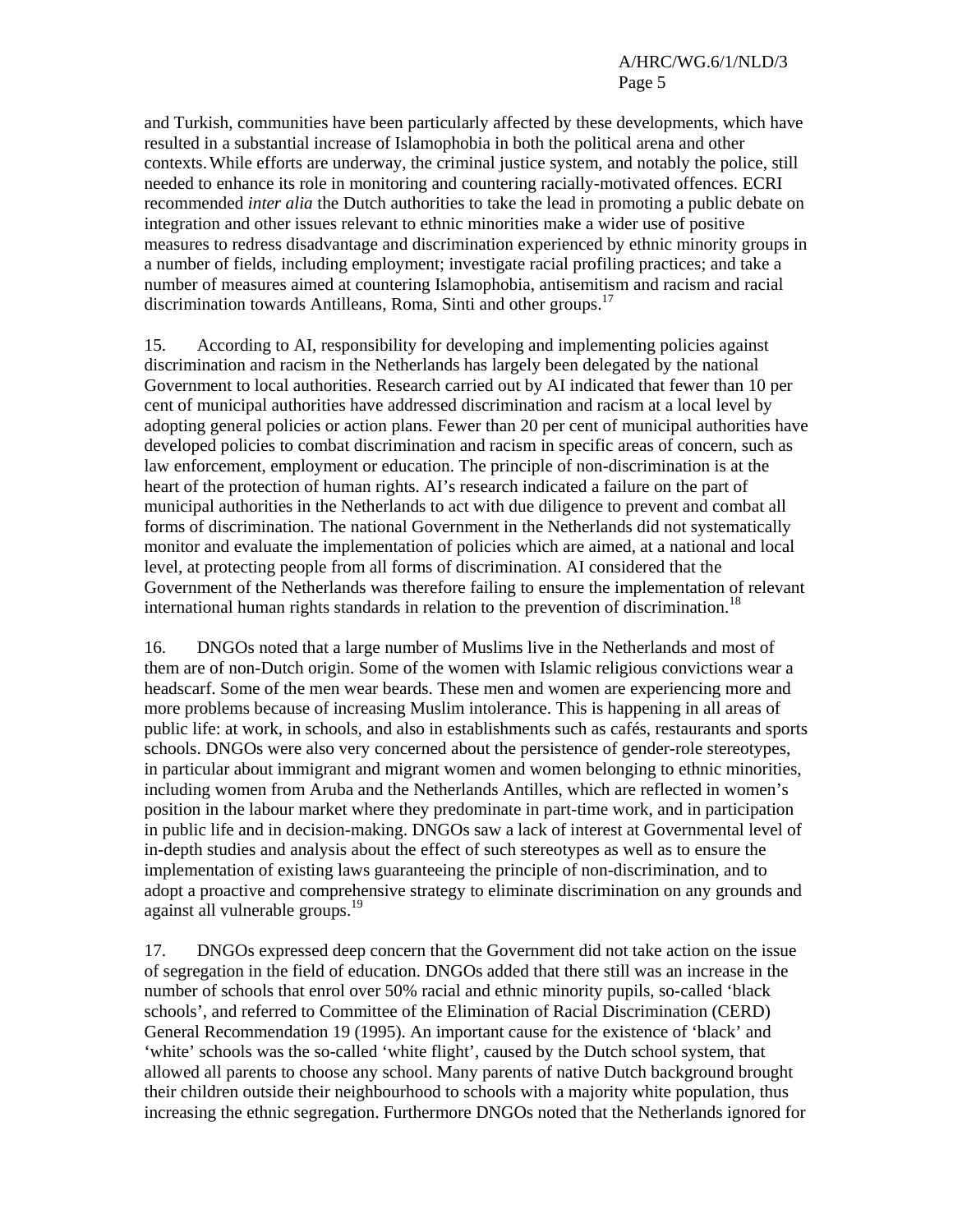many years that children of ethnic minorities are under-represented at higher education level, referring to CERD Concluding observations 2004 para. 10.<sup>20</sup>

#### **2. Right to life, liberty and security of the person**

18. AI noted that in January 2005 the Dutch authorities failed to prevent the expulsion from one State to another, via the Netherlands, of a national of the receiving State, who was not permitted to exercise his right to file an asylum application while on Dutch territory, despite warnings about his safety. In June 2006 he was sentenced to death for membership of the Muslim Brotherhood, following an unfair trial before the receiving State's Supreme Security Court. His death sentence was immediately commuted to 12 years' imprisonment. He has reportedly been held incommunicado for most of his detention, but has eventually been allowed some family visits. AI considered him to be a prisoner of conscience, held solely for his nonviolent beliefs. In May 2007 the UN Working Group on arbitrary detention found his detention to be arbitrary, given "the gravity of the violation of the right to a fair trial". In the wake of this case, the Royal Dutch Constabulary (RDC) announced that it would amend its policy and respond to non-governmental organizations and lawyers intervening to prevent *refoulement* of asylum-seekers in future.<sup>21</sup>

19. The Global Initiative to End All Corporal Punishment of Children (GIECP) reported that the Netherlands achieved full prohibition of corporal punishment, including in the home, in  $2007.<sup>22</sup>$ 

20. The Council of Europe Committee for the Prevention of Torture (CoE CPT) visited the high-security terrorist departments at 'De Schie' and 'Vught' Prisons. It recommended that placement in such departments be based upon a comprehensive, individual risk assessment. Further, every placement in a terrorist department should be regularly reviewed, based upon criteria clearly laid down in law. In addition, the CoE CPT had concerns about the very restrictive regime in these departments, which may in certain cases lead to de facto isolation of a prisoner. $^{23}$ 

21. With respect to the 'De Hartelborgt' Youth Detention Centre, the CoE CPT recommended various improvements concerning care, treatment and the disciplinary regime. Amongst other things, an individualised pedagogical or treatment plan should be drawn up for each resident, collective sanctions should not be permitted and the use of so-called 'time out' should be regulated. $^{24}$ 

22. The CoE CPT continued to have concerns about certain fundamental safeguards during police custody. In particular, criminal suspects are still not entitled to have access to a lawyer during the initial period of detention (of up to six hours) by the police for examination purposes.<sup>25</sup> At the time of writing, the Netherlands has not yet provided a response to the CoE CPT Report.

23. AI voiced concern over an October 2005 fire in a temporary detention centre at Amsterdam's Schiphol airport. Eleven irregular migrants died and 15 others were injured in the fire. Approximately 350 people were being held in the complex when the fire broke out. The centre, which held both prisoners and irregular migrants, had caught fire on two previous occasions, the first being shortly before it was opened in 2003 and the second in 2004. In April 2006 the independent Dutch Safety Board criticized the Minister of Immigration for the expulsion of survivors and other witnesses before they could be interviewed. Shortly before publication of its report, most survivors still in the country were granted residence permits.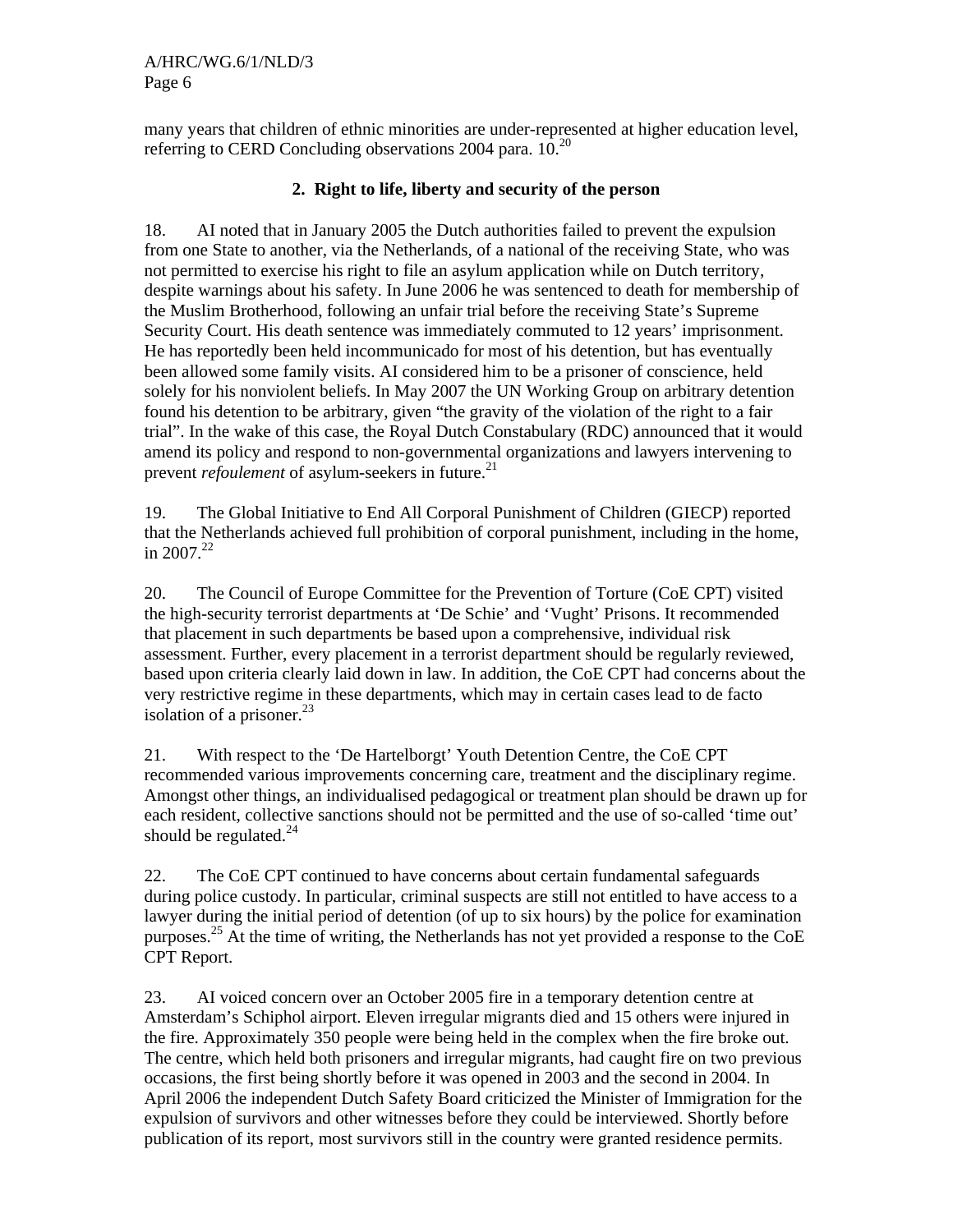According to AI, in September 2006 the Board reported on its investigation into the fire; and confirmed earlier concerns about unsafe detention conditions and found that safety recommendations had not been fully implemented, that guards lacked training and intervened inappropriately, and that other detention centres had similar deficiencies. It concluded that "there would have been fewer or no casualties if fire safety was taken more seriously by the Government authorities responsible". Following publication of the report, the Ministers of Justice and Housing resigned. Their successors announced reorganization of Government departments, strengthened fire safety regulations, and offered to discuss compensation for the victims.<sup>26</sup>

#### **3. Right to social security and to an adequate standard of living**

24. DNGOs noted that the issue of the right to health in the Netherlands has been a prominent feature of shadow reports submitted by NGOs to various Committees, and it has subsequently been dealt with in many concluding observations. DNGOs expressed concern that the right to the highest attainable standard of health care is not guaranteed for all. In particular, DNGOs noted that a great number of people, for whatever reason, do not have health insurance. These people are running serious health risks due to inaccessible or not affordable health care (facilities). Apart from personal risks also public health might be affected.<sup>27</sup>

#### **4. Migrants, refugees and asylum seekers**

25. AI reported that in 2006 the Evaluation Committee on the Aliens Act 2000 (a governmental advisory committee) published its first report on the asylum procedure in the Netherlands. According to AI, one of the main conclusions of the Committee was that the 48 hour accelerated procedure for processing asylum claims did not provide sufficient safeguards, and created excessive time pressure. The Committee also considered that the regular procedure for processing claims was overly lengthy. It recommended that the two procedures should be merged into a single prompt and efficient procedure. AI shared the concerns of the Committee, and recommended that the Government of the Netherlands should introduce a prompt, efficient and fair procedure for processing asylum claims, which allows sufficient time for claims to be fully considered, including sufficient time for the consideration of appeals against initial refusal.<sup>28</sup>

26. According to the International Federation of Action by Christians for the Abolition of Torture and the Action by Christians for the Abolition of Torture - Netherlands (FIACAT and ACAT Netherlands), under the Dutch policy, medico-legal reports are generally not taken into account in the asylum decision-making process. Such reports can only help to interpret the asylum story and identify any barriers impeding the asylum seeker from giving a coherent account of his or her experiences. FIACAT and ACAT Netherlands noted that the Committee against Torture (CAT) recommended the Netherlands to reconsider its position on the role of medical investigations and integrate medical reports as part of the asylum procedure (Conclusions and Recommendations on the Netherlands, May 2007).29

27. As regards the Kingdom in Europe, CoE CPT considered that the boats 'Kalmar' and 'Stockholm', used for detaining irregular migrants, were unsuitable for prolonged detention and should be taken out of service at the earliest opportunity. By contrast, it found that the conditions in the Rotterdam airport Expulsion Centre to be adequate.<sup>30</sup>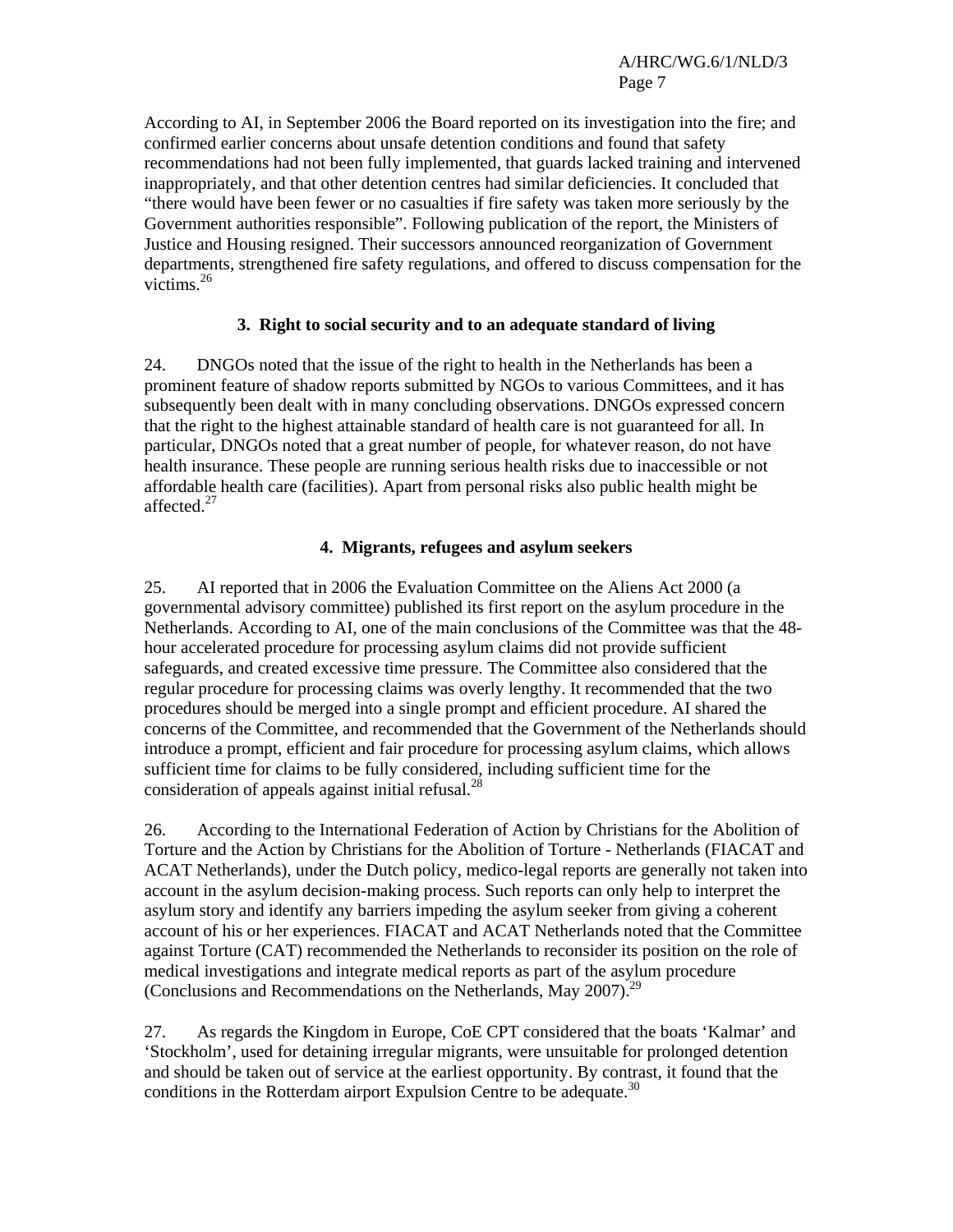28. DNGOs noted that in its concluding observations of November 2006, the Committee on Economic Social and Cultural Rights (CESCR), and in its conclusions and recommendations of August 2007 the Committee against Torture (CAT) asked for the attention of the Government concerning the right to an adequate standard of living for aliens. Several categories of aliens in the Netherlands are excluded from the right to an adequate standard of living, including food, clothing and housing from facilities. Many of them are forced to live in the streets without money for food or clothing. This also affects families with children. These categories include asylum seekers whose application for asylum has been rejected by court; aliens who have a regular (non-asylum) procedure running for a permit to stay in the Netherlands; and aliens rejected in the short 48 hour procedure as soon as their application for a permit to stay has been rejected for the first time, even when there is not yet a final decision by a court in their case.<sup>31</sup>

29. DNGOs expressed deep concern at the discrimination which is encountered by (undocumented) migrants who are withheld medical necessary care (as defined in the alien law including the amendment of Member of Parliament Rouvoet). DNGOs were concerned at the continued expulsion of aliens (former asylum seekers or (ir)regular migrants) who were sentenced to placement under a hospital order (TBS) and who are unable to return to their country of origin because such psychiatric care ( as they have been receiving while being detained) is inaccessible to them, or because of other reasons beyond their control. Declaring them as "illegal (unwanted) aliens" is not solving the problem and lifelong imprisonment is an inhumane treatment for someone with a serious mental disorder.<sup>32</sup>

30. According to FIACAT and ACAT Netherlands, minors are detained apart from adults in jails except if they are illegal immigrants waiting expulsion. In this case, minors between 16 and 18 are held in the same detention facilities as adults. 33

## **5. Human rights and counter-terrorism**

31. AI and DNGOs reported that new legislation with the stated aim of countering terrorism came into force in the Netherlands on 1 February 2007. The *Act on expanding the scope for investigating and prosecuting terrorist crimes* (Wet ter verruiming van de mogelijkheden tot opsporing en vervolging van terroristische misdrijven). In order to use such investigative powers it is no longer required that the requirement of a reasonable suspicion is met. It now suffices that there are 'indications' (aanwijzingen) that a terrorist attack is being prepared. 34

32. The Act provides for an increase in the maximum period of pre-trial detention for people charged with terrorism offences, up to two years, as indicated by AI. It also allows the prosecution to delay full disclosure of evidence to the person charged for the duration of this further period. Under the legislation, the detainee would have the right to challenge periodically both the detention and the decision not to disclose evidence. AI was concerned that this legislation might result in trial proceedings which do not meet international human rights standards, and recommended that it should be amended so as to ensure that the right to a fair trial for any individual charged with a terrorism-related offence is fully protected.<sup>35</sup>

33. DNGOs noted that the Bill on Administrative Measures for National Security (Wetsvoorstel Bestuurlijke Maatregelen) proposes to expand the possibilities to administrative measures for the aim of preventing activities related to terrorism. In March 2007 the bill passed the Parliament and it is pending before the Senate at time of writing. The bill enables the Minister of the Interior and Kingdom Relations, in accordance with the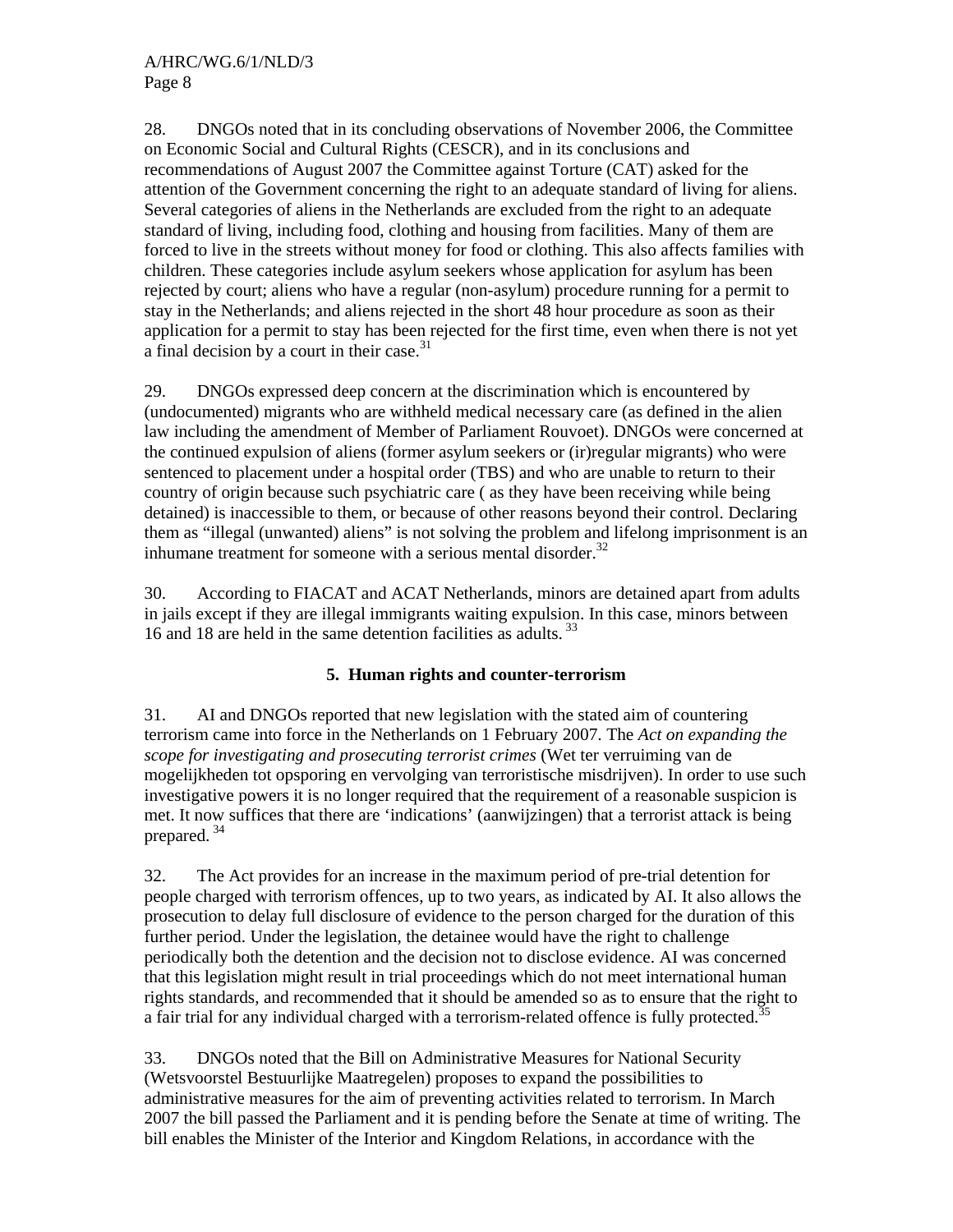Minister of Justice, to impose a prohibition on persons to be in the surroundings of certain objects or in certain parts of the Netherlands, to be in the immediacy of certain persons or an obligation to report periodically to the police. These measures can be imposed on persons who "can be connected to terrorist activities or the support of such activities, based on the behaviour of that person". 36

34. According to DNGOs, the bill limits the freedom of movement and foresees in an interference to the right to respect ones private life, but does not contain a further description of the term "terrorist activities or the support of such activities". Therefore, it remains unclear what kind of (terrorist) activities are aimed at and under what conditions a person can be "connected" to these activities. These measures will be imposed in a phase where powers based on criminal law can not (yet) be exercised. Since Dutch criminal law is already highly expanded, the administrative measures will take effect in a very early stage, where there are not even indications (aanwijzingen) that a terrorist act is being planned. Judicial supervision will only be triggered if the person concerned appeals. This is in the opinion of DNGOs in breach of the right to freedom of movement (art. 12 Covenant on civil and political rights) and the right to privacy (art. 17 Covenant on civil and political rights).<sup>37</sup>

35. DNGOs referred to the so-called disturbance of an individual (Persoonsgerichte maatregel) which aims at preventing terrorism by disturbing a person in his daily life. The measure is carried out by police officers and can consist of making house calls, inviting the person to the police station, approaching acquaintances (family, friends, colleagues), visiting public spaces where that person is present, spreading cards in the neighbourhood saying that reporting to the police can be done anonymously etc. In short, all kinds of explicitly public actions to let that person know he is being watched and scrutinized. According to DNGOs, this measure is an interference with the right to privacy.<sup>38</sup>

36. DNGOs reported that the Government stated that the measure is not based on penal law and refers to the Municipality Act and the Police Act as the legal basis for these actions under supervision of the mayor. These Sections determine that the mayor is empowered to maintain public order and divides the powers between mayor and police force. Such an unclear, unspecified and general term as "maintaining *public order"* cannot serve as a legal basis. It remains completely unclear under what conditions the Mayor can impose the measure and which activities the person involved has to engage in, in order to impose this measure. Moreover, there is no requirement that a judge authorizes the measure and judicial supervision will only be triggered if they are appealed against. This measure is, in the opinion of DNGOs, in breach with the right not to be held guilty of any criminal offence on account of any act or omission which did not constitute a criminal offence, under national or international law, at the time when it was committed (art. 15 Covenant on Civil and Political Rights) and the right to privacy (art 17 Covenant on Civil and Political Rights).<sup>39</sup>

#### **6. Situation in or in relation to specific regions or territories**

37. *Aruba / Netherlands Antilles* - GIECP reported that Aruba and Netherlands Antilles have yet to introduce prohibition in a number of settings, despite recommendations by the Committee on the Rights of the Child.<sup>40</sup>

38. *Aruba –* During its last visited in 1994, the CoE CPT has recommended that the authorities adopt a vigorous policy to combat police ill-treatment, and that periods of detention on police premises be substantially reduced. The Committee has welcomed the action recently taken by the Aruban authorities to improve the material conditions in police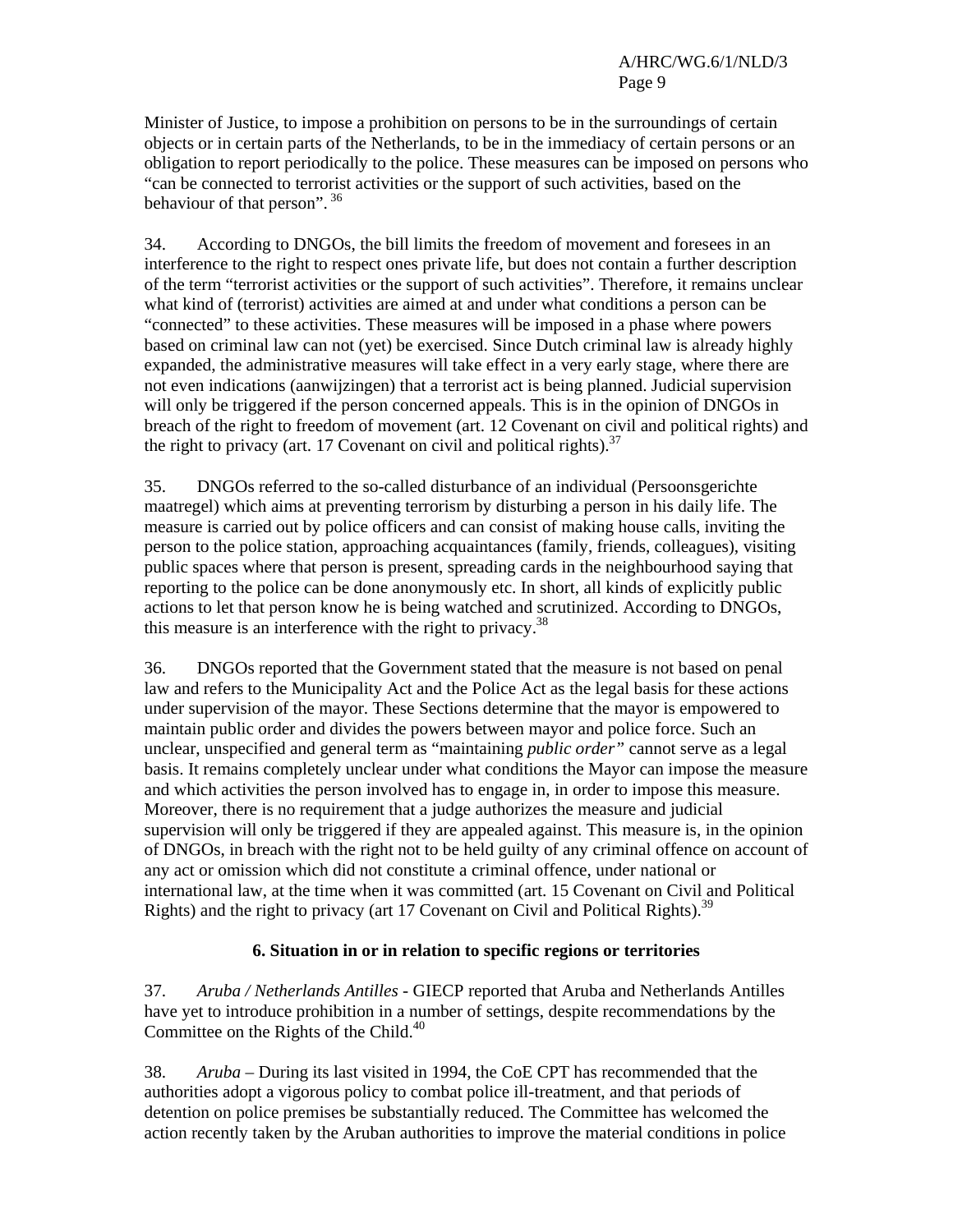stations, such as in Oranjestad, and recommended that efforts be made to ensure minimum standards for police detention are sustained.<sup>41</sup>

39. *Aruba –* In respect of immigration detainees, the CoE CPT has recommended, among other measures, an improvement in material conditions, regime activities and access to medical care for persons detained at the 'Centro pa detencion di illegalnan'.<sup>42</sup>

40. *Aruba –* KIA Prison is the subject of numerous recommendations concerning, *inter alia*, inter-prisoner violence. Further, an increase in constructive activities for prisoners and an improvement in the provision of health care, in particular psychiatric and psychological care, are essential requirements.43

41. *Netherlands Antilles -* In the course of the visit to the Netherlands Antilles, several allegations of physical ill-treatment by the police were received. The CoE CPT has recommended the adoption of a vigorous policy to combat police ill-treatment. Prolonged detention on police premises is criticised once again, and the conditions of detention in certain police stations such as Kralendijk, were found to be unacceptable. The Netherlands Antilles authorities have undertaken a programme of refurbishment.  $44$ 

42. *Netherlands Antilles -* Bon Futuro Prison was found to be clearly dangerous and unsafe for both prisoners and staff. Measures have been identified aimed at eradicating illtreatment by staff and preventing inter-prisoner violence. The CPT has recommended in particular that members of the emergency response team be adequately selected, trained and supervised. In addition, a broad range of recommendations have been made concerning staffing levels, material conditions and access to meaningful activities and to health-care.<sup>45</sup>

## **III. ACHIEVEMENTS, BEST PRACTICES, CHALLENGES AND CONSTRAINTS**

43. [n/a]

## **IV. KEY NATIONAL PRIORITIES, INITIATIVES AND COMMITMENTS**

44. [n/a]

## **V. CAPACITY BUILDING AND TECHNICAL ASSISTANCE**

---

45. [n/a]

*Notes* 

l

Civil Society

AI Amnesty International\*;

DNGOs Joint submission from the following Dutch NGOs: Dutch section of the International Commission of Jurists, Art. 1, Netwerk VN-vrouwenverdrag / Dutch CEDAW-Network, Johannes Wier Stichting, Aim for Human Rights, E-Quality, MOVISIE,

<sup>&</sup>lt;sup>1</sup> The following stakeholders have made a submission (all original submissions are available in full text on: www.ohchr.org):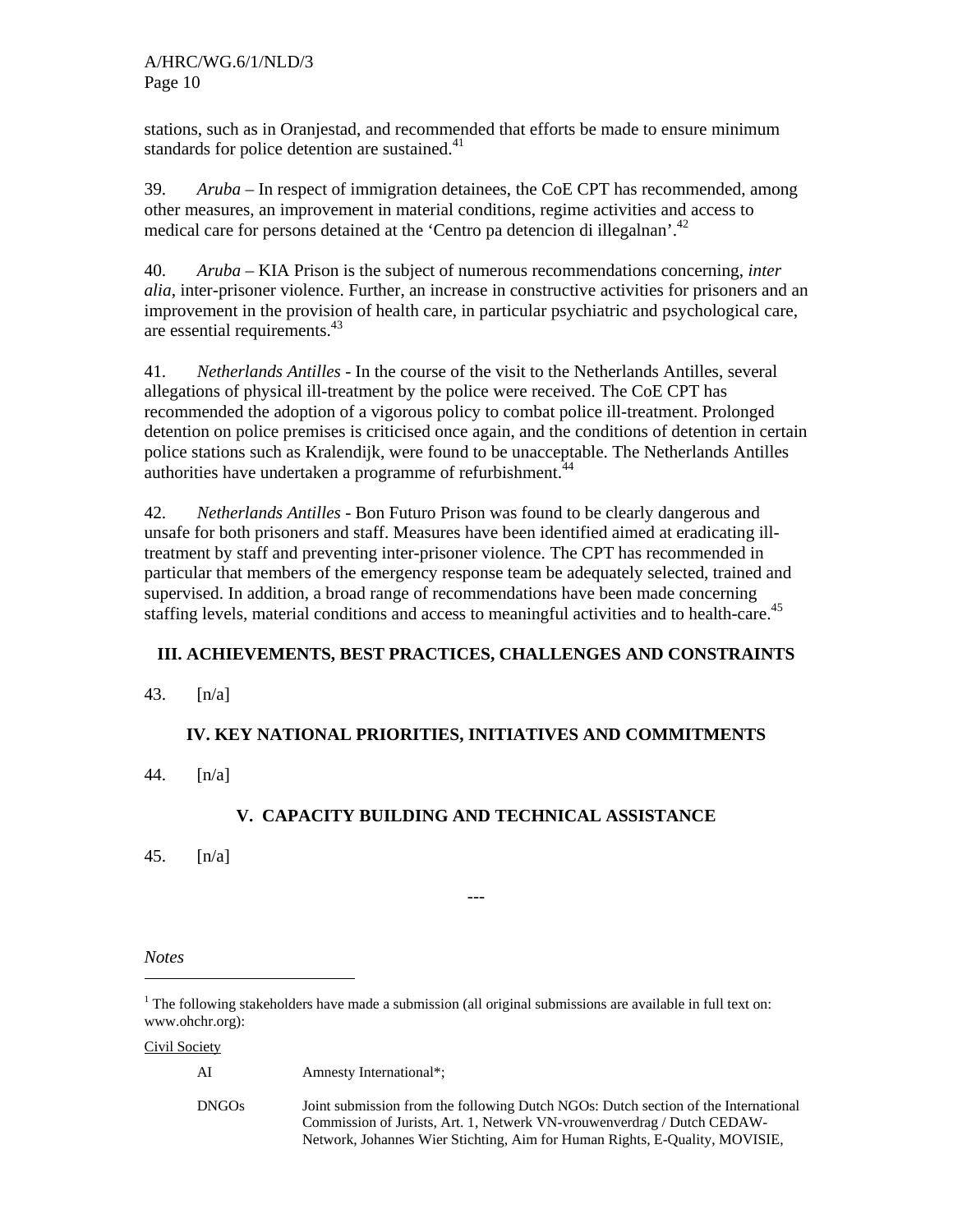International Information Centre and Archives for the Women's Movement, Justice and Peace Netherlands, Defence for Children International Nederland, Stichting Buitenlandse Partner, Vereniging voor Vrouw en Recht Clara Wichmann, Stichting Landelijk Ongedocumenteerden Steunpunt / Stichting LOS;

FIACAT and ACAT Netherlands International Federation of Action by Christians for the Abolition of Torture\* and Action by Christians for the Abolition of Torture Netherlands\*, joint submission.

GIECP Global Initiative to End All Corporal Punishment of Children;

#### Regional intergovernmental organization

Council of Europe (CoE), Strasbourg, France

NB: \* NGOs with ECOSOC status.

-----

 $^{2}$  AI, p.1.

 $3$  DNGOs, p.5.

 $4$  DNGOs, p.7.

 $<sup>5</sup>$  DNGOs, p.6.</sup>

 $6$  DNGOs, p.5-6.

 $^7$  DNGOs, p.8.

<sup>8</sup> Submission from the Council of Europe to the UPR, Addendum, February 2008, European Commission against Racism and Intolerance, Third report on the Netherlands, 29 June 2007, p.6.

 $9$  DNGOs, p.9-10.

<sup>10</sup> Submission from the Council of Europe to the UPR, Addendum, February 2008, European Commission against Racism and Intolerance, Third report on the Netherlands, 29 June 2007, p.6

 $11$  DNGOs, p.4.

 $12$  AI, p.1. See also DNGOs, p.7-8.

13 DNGOs, p.10-11.

14 DNGOs, p.10-11.

15 DNGOs, p.5-6.

16 DNGOs, p.11.

<sup>17</sup> Submission from the Council of Europe to the UPR, Addendum, February 2008, European Commission against Racism and Intolerance, Third report on the Netherlands, 29 June 2007, p.6

AI, p.3-4.

 $^{19}$  DNGOs, p.14.

 $20$  DNGOs, p.15.

 $^{21}$  AI, p.3.

 $22$  GIECP, p.1.

<sup>23</sup> Press Release, Submission from the Council of Europe to the UPR, Addendum, February 2008, Report of the European Committee for the Prevention of Torture and Inhuman or Degrading Treatment or Punishment (CPT) on its fourth periodic visit to the Netherlands in June, p. 1.

<sup>24</sup> Press Release, Submission from the Council of Europe to the UPR, Addendum, February 2008, Report of the European Committee for the Prevention of Torture and Inhuman or Degrading Treatment or Punishment (CPT) on its fourth periodic visit to the Netherlands in June, p. 1.

<sup>25</sup> Press Release, Submission from the Council of Europe to the UPR, Addendum, February 2008, Report of the European Committee for the Prevention of Torture and Inhuman or Degrading Treatment or Punishment (CPT) on its fourth periodic visit to the Netherlands in June, p. 1.

 $^{26}$  AI, p.4.

 $27$  DNGOs, p.14.

<sup>28</sup> AI, p.2-3. See also FIACAT and ACAT Netherlands, p.1.

<sup>29</sup> FIACAT and ACAT Netherlands, p.1. See also AI, p.2.

<sup>30</sup> Press Release, Submission from the Council of Europe to the UPR, Addendum, February 2008, Report of the European Committee for the Prevention of Torture and Inhuman or Degrading Treatment or Punishment (CPT) on its fourth periodic visit to the Netherlands in June, p. 1.

 $31$  DNGOs, p.13.

32 DNGOs ; p.14-15.